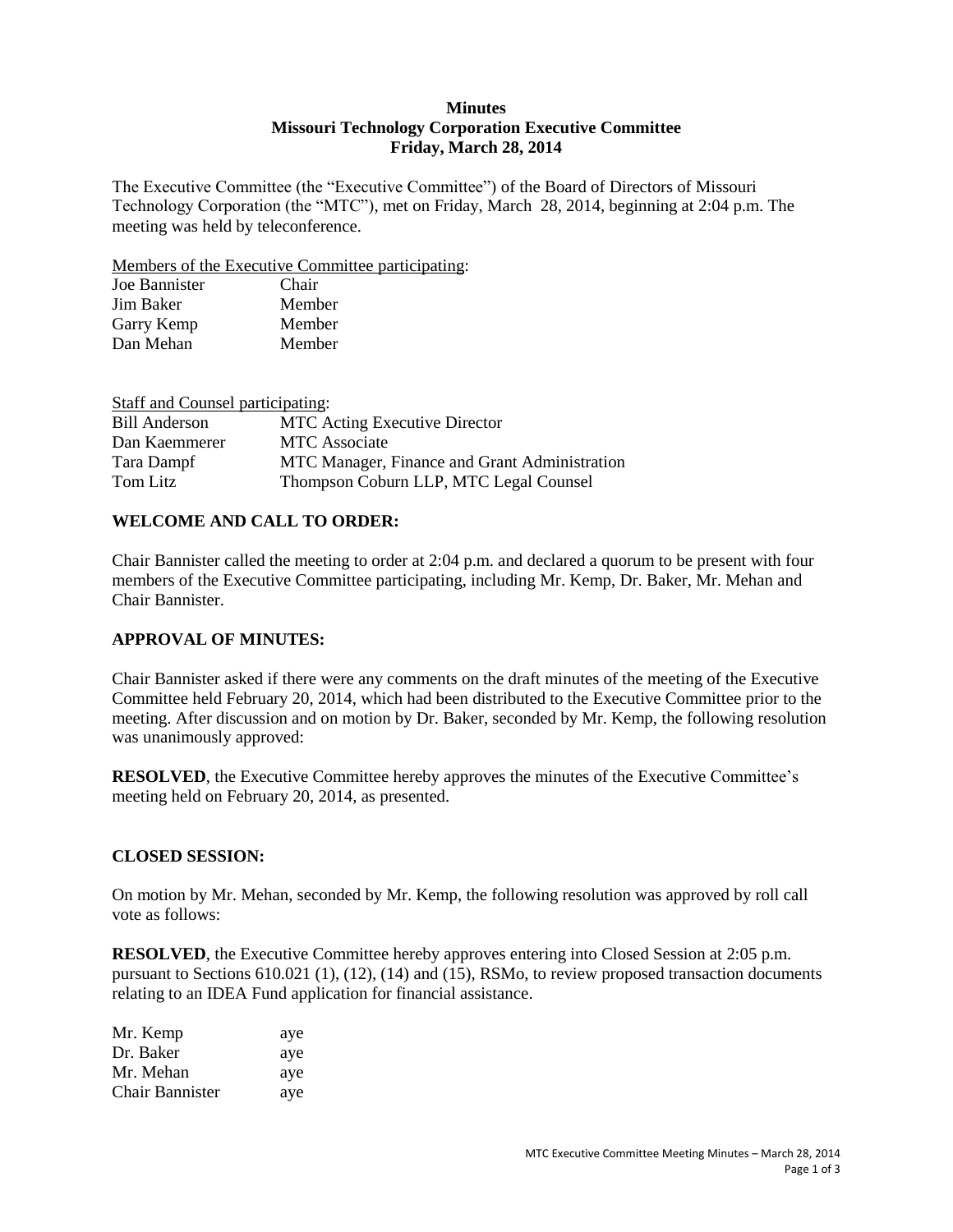On motion by Mr. Mehan, seconded by Chair Bannister, the following resolution was approved by roll call vote as follows:

**RESOLVED**, the Executive Committee approves reconvening from Closed Session at 2:11 p.m.

| Mr. Kemp               | aye |
|------------------------|-----|
| Dr. Baker              | aye |
| Mr. Mehan              | aye |
| <b>Chair Bannister</b> | aye |

Chair Bannister reported that the Executive Committee took no action in the Closed Session after a discussion confined to the matters stated above. He then noted that, in light of Thompson Coburn's attorney-client relationship with Verto Medical Solutions LLC d.b.a Yurbuds, Mr. Litz exited the call and recused himself from discussion on the following application to allow for discussion of the recused project in his absence regarding Venture Capital Co-Investment Application 2011-02-007. The Executive Committee continued its discussion in Open Session.

# **MU BIODESIGN AND INNOVATION PROGRAM GRANT:**

On motion by Dr. Baker, seconded by Mr. Mehan, the following resolutions were unanimously approved:

**RESOLVED**, the Executive Committee on behalf of the MTC Board hereby approves the agreement between the MTC and the University of Missouri for the MU Biodesign and Innovation Program in an amount of \$75,000 in substantially the form presented;

**FURTHER RESOLVED**, the Executive Committee on behalf of the MTC Board hereby authorizes the MTC Acting Executive Director to execute and deliver on behalf of the MTC all documents relating to such agreement; and

**FURTHER RESOLVED**, the Executive Committee on behalf of the MTC Board hereby authorizes the MTC Acting Executive Director on behalf of the MTC to negotiate, amend, and approve any and all agreements, documents or instruments and to take such other actions as may be required or desirable in connection with, or in furtherance of such agreement.

# **IDEA FUND TRANSACTION DOCUMENTS:**

On motion by Mr. Mehan, seconded by Mr. Kemp, the following resolutions were unanimously approved:

**RESOLVED**, the Executive Committee on behalf of the MTC Board hereby approves the transaction documents for a secured loan by MTC in an amount up to \$250,000 pursuant to High-Tech Industrial Expansion Application 2013-09-001 (Global Velocity, Inc) in substantially the form presented;

**FURTHER RESOLVED**, the Executive Committee on behalf of the MTC Board hereby authorizes the MTC Acting Executive Director to execute and deliver on behalf of the MTC all documents relating to such loan on behalf of the MTC; and

**FURTHER RESOLVED**, the Executive Committee on behalf of the MTC Board hereby authorizes the MTC Acting Executive Director on behalf of the MTC to negotiate, amend, and approve any and all agreements, documents or instruments and to take such other actions as may be required or desirable in connection with, or in furtherance of such loan.

On motion by Mr. Mehan, seconded by Dr. Baker, the following resolutions were unanimously approved: